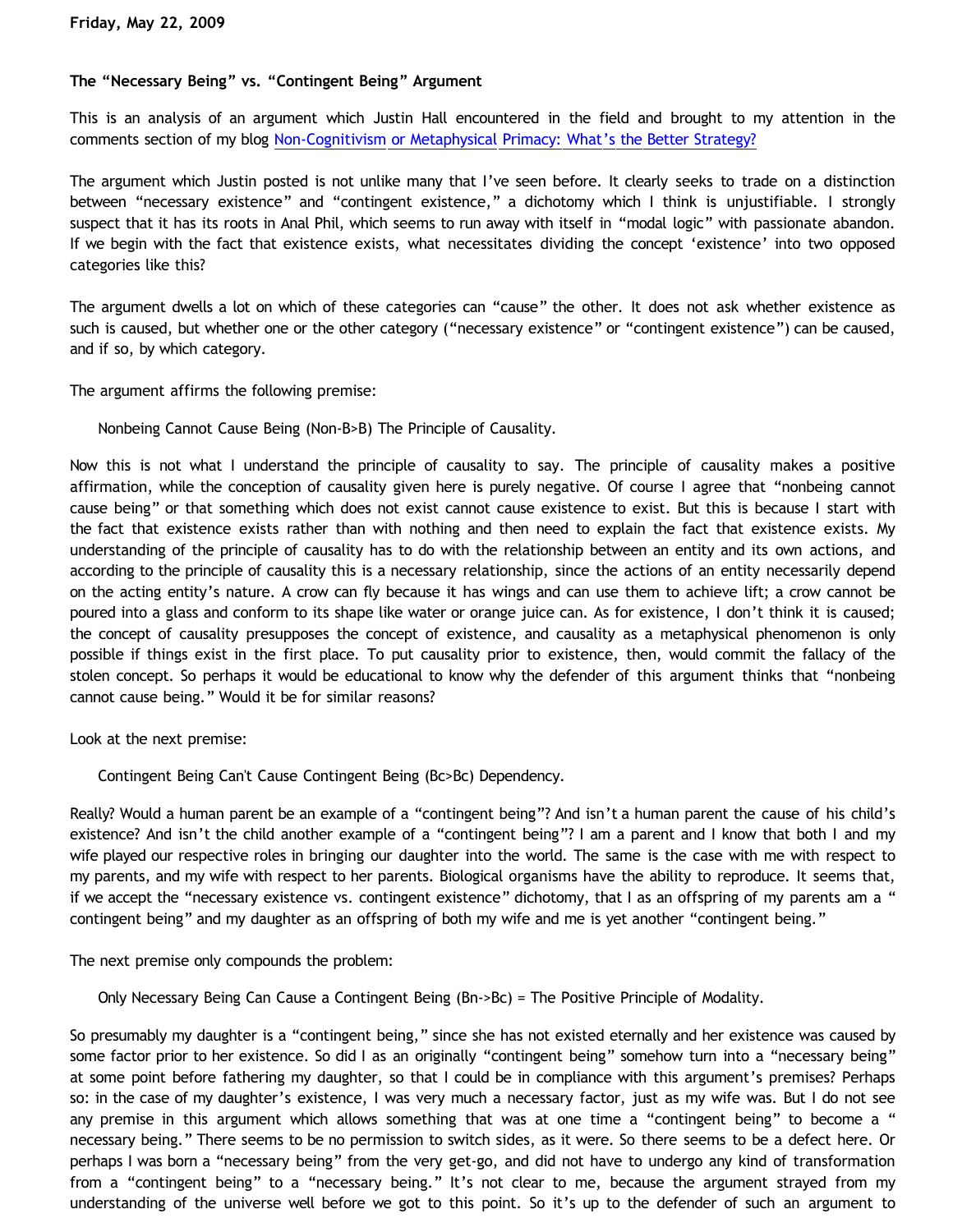untangle this imbroglio.

Then the argument affirms the following premise:

Necessary Being Cannot Cause a Necessary Being (Bn>Bn) = The Negative Principle of Modality.

Why is this? What if the "necessary being" is omnipotent? Or is omnipotence not allowed by these premises? It seems that a "necessary being" which is not able to "cause [another] necessary being" would not be an omnipotent being. But of course, theists like to call their god both a "necessary being" as well as an omnipotent being. Then again, many apologists define omnipotence as the ability to do anything that is "logically possible," and such individuals would probably say that causing a "necessary being" to exist is "logically impossible." But why? It seems to me that the concept "necessary" here has no contextual basis or meaning. Above I pointed out that my existence is certainly necessary for my daughter's existence to be a reality. My daughter does in fact exist, so this is a fact which needs to be dealt with. I exist and so do my parents. Likewise my parents' existence was necessary for me to exist. On my view, the use of the concept 'necessary' in this manner is valid; how would my daughter be able to exist without my existence and participation in her conception? So I think the concept 'necessary' has a context to it which is being dropped or ignored in the proposed argument.

This hints at an important reason why I think the proposed distinction between "necessary existence" vs. "contingent existence" is fallacious. The concept existence (by itself, that is) is axiomatic; it is an irreducible primary. What the concept 'existence' identifies does not depend on anything prior to it; there is nothing prior to existence. Existence exists, and there's no contest here. The test for this is the fact that the concept 'existence' is not defined in terms of *prior* concepts. Its definition is *ostensive*, not conceptual. That's one reason why it's an axiomatic concept: it's conceptually irreducible. There is no concept which is more fundamental in our hierarchy of knowledge than the concept of existence.

But the concepts 'necessary' and 'contingent' are not like this. They are not axiomatic. They presuppose the validity of prior concepts. The test for this is the fact that these concepts *are* defined in terms of prior concepts; that is, in terms of concepts which are more fundamental in our hierarchy of knowledge. These more fundamental concepts inform the concepts 'necessary' and 'contingent' with the context which makes them meaningful. Since these are not axiomatic concepts (for instance, they do not name or identify something which is directly perceived), they need to be informed by prior concepts in order to have *meaning*, This is one reason why it's so ironic, in my view, when Christians affirm arguments of this nature, which try to draw such hefty conclusions from notions like "necessary existence" and " contingent existence": Christians say their worldview is necessary for "meaning," and yet here we have concepts employed in an manner which allows them no meaning. If they have meaning, what is it? Well, what are their definitions? If they have definitions in terms of prior concepts, then they are not themselves conceptually irreducible; they depend on more fundamental concepts in that case. And yet the premises of this argument put them on the same level with an axiomatic concept. We have essentially a double package-deal here which couples an axiomatic concept with two higher-level concepts as if they were themselves axiomatic. This simply doesn't work. It's really an attempt to pair an axiomatic concept with two stolen concepts, a move which completely invalidates the argument employing such a monstrosity.

The next premise simply confirms the imbroglio which I mentioned above:

Every Contingent Being is Caused by a Necessary Being (Bn->Bc) = The Principle of Existential Causality.

So again, my daughter is a being whose existence was caused by something prior, thus presumably making her a " contingent being." Both I and my wife are the cause of her existence (I don't know how anyone could argue against this), which, according to what we're told by the premises of this argument, means that both my wife and I are each a " necessary being." But both my wife's and my existence were caused by our parents, which would mean that we're " contingent beings," which defies our necessary role in the "contingent existence" of our daughter. As an Objectivist, I' m sure glad these aren't my problems!

Then there's another problematic premise:

The Necessary Being is similar to the similar contingent being it causes = The Principle of Analogy (Bn-similar->Bc)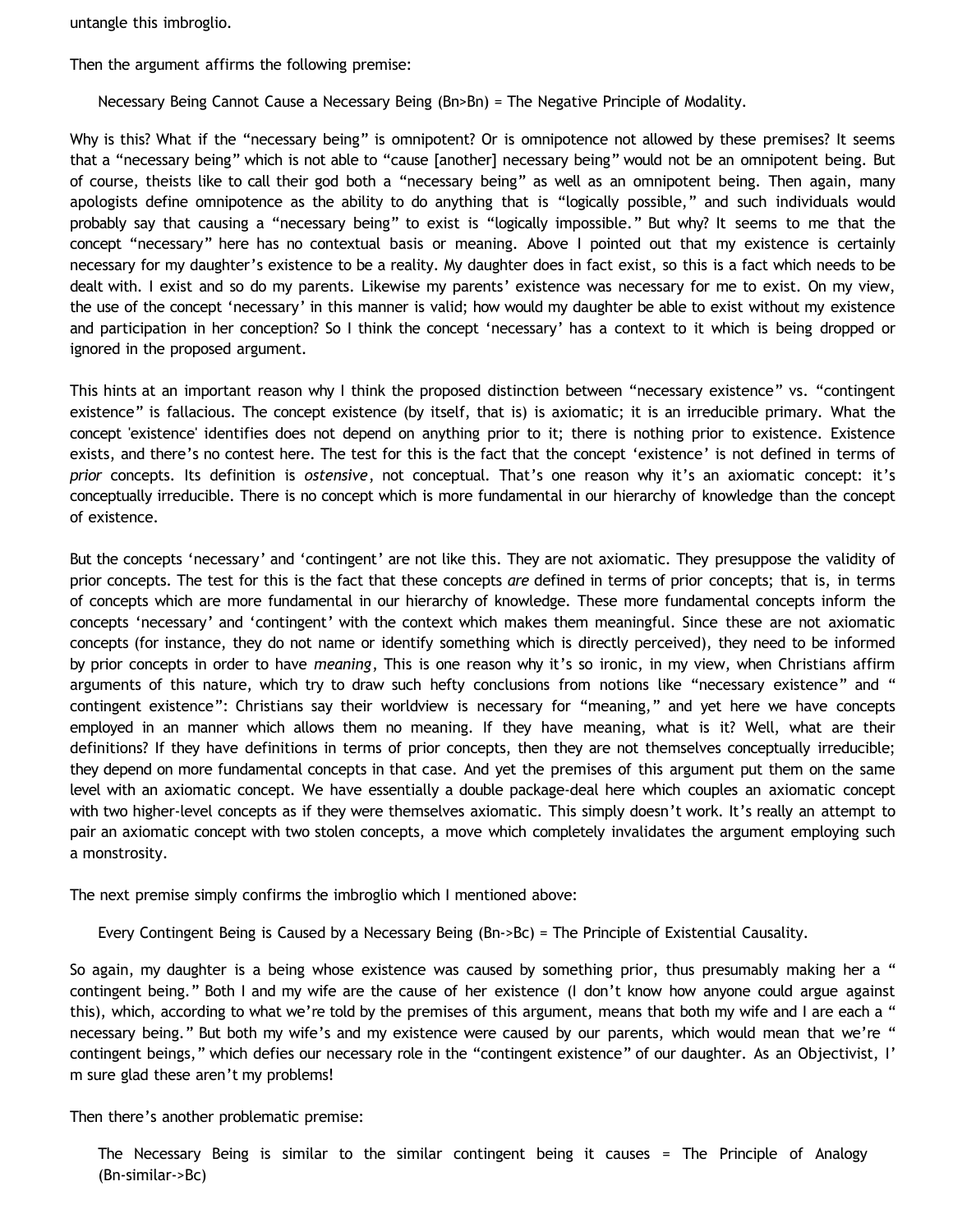Really? Again I don't think this is always the case. Yes, my daughter is similar to my wife and me in various respects, some of them fundamental. For instance, both our daughter as well as my wife and I are biological organisms, we have physical bodies, we possess the capacity to perceive objects and are thus conscious of things in the world; as biological organisms we face a fundamental alternative (life vs. death) and thus can live only if certain conditions are met (e.g., food, water, shelter, protection from the elements, etc.), etc. In other words, we need values in order to exist. But this is not the case for everything that I cause. If I make a mess in the kitchen – say I spill the coffee grounds on the kitchen floor, is what I caused similar to me? Yes, coffee grounds are physical and have a specific nature, just as I have. But the similarities pretty much end there. The coffee grounds are not a biological organism; they do not possess consciousness; they do not face the fundamental alternative that I as a biological organism face; they do not need values in order to exist, etc. I see no reason why the thing caused should be expected to be similar to the thing that caused it.

In the case of the Christian god, the problematic nature of this premise is evident in other respects. The Christian god is supposed to be a "necessary being," while everything it has created (i.e., "caused" to exist) is "contingent being." Naturally the arguer has in mind the "contingent being" known as man. Other examples of "contingent being" certainly seem as dissimilar to the Christian god as one could get. Dirt, for example, is supposed to have been "caused" by the Christian god, but how is dirt as a "contingent being" at all similar to the Christian god as a "necessary being"? The Christian god is supposed to be non-physical, supernatural, indestructible, infinite, omnipotent, infallible, not a composite of more fundamental materials, etc. But can we say this about dirt? I don't think so. Dirt is physical (not " non-physical"), it's natural (not "supernatural"), destructible (it can be eroded or disintegrated into dust and blown away, or solidified into sandstone, etc.), finite (it is what it is, and only what it is, not something more than what it is), not omnipotent, not infallible, a composite of more fundamental materials (e.g., atoms and molecules, silicates, carbonates, etc.), etc. In every respect, this "contingent being" is quite dissimilar to the "necessary being" which Christianity holds as its cause. Other counterexamples could be cited. For instance, rocks, rivers, planets, quasars, moons, comets, flowers, ice crystals, quartz, clouds, dung, etc. But all of these things are supposed to be examples of " contingent being," and yet seem to enjoy no relevant similarity with the "necessary being" that is said to be their cause.

In the case of man as "contingent being," there are still problems to contend with. For instance, man is a biological organism. But the Christian god is certainly no biological organism. Unlike man, it is said to be "incorporeal" – i.e., it has no body. It has no stomach, liver, pancreas, gall bladder, even a heart. It doesn't even have a brain. Yes, that's right, Christians worship a brainless being. (And it's still unclear to me how a brainless being can be "intelligent.") Also, the Christian god does not face the fundamental alternative which man as a biological organism faces, i.e., life vs. death. The Christian god is supposed to be eternal, immortal, indestructible. Unlike man, then, the Christian god's continued existence is not dependent upon its actions: it does not need to seek food, water, shelter, or other values. Man's existence, on the other hand, is dependent on the procurement of values; without the values of food, water, shelter, etc., he will die. But since the Christian god does not face this fundamental alternative, it would have no need for any values to begin with; in fact, it's not supposed to have any needs whatsoever. "Needs" are a symptom of a " contingent being," a being dependent upon something for its existence. So in what way is the Christian god as " necessary being" similar to man as "contingent being" which it is said to have caused to exist?

Christians may cite man's capacity for rationality, spirituality and holiness as points of similarity with the Christian god. But even here we encounter problems. Rationality is not only volitional in nature (it is a *chosen* commitment), it also has a *conceptual* nature. Rationality is the commitment to reason as one's only means of knowledge and his only guide to action. Reason is the faculty by which an individual identifies and integrates what he perceives. What is the form in which man identifies and integrates what he perceives? It is in the form of *concepts* that he does this. It is in the form of *concepts* that man develops and retains his knowledge. But I have already shown that the Christian god, as an omniscient consciousness, would not possess its knowledge in the form of concepts (see for instance my blog [Would](http://bahnsenburner.blogspot.com/2007/04/would-omniscient-mind-have-knowledge-in.html) [an Omniscient Mind Have Knowledge in Conceptual Form?](http://bahnsenburner.blogspot.com/2007/04/would-omniscient-mind-have-knowledge-in.html)). So already we're seeing a fundamental dissimilarity here: rationality presupposes conceptual knowledge, and the Christian god, qua omniscient mind, would not possess knowledge in conceptual form. The other two proposed categories likewise follow suit. The Christian god's capacity for both spirituality and holiness are informed by omniscience and infallibility, while even in the most optimal of conditions man's capacity for these same would not be so informed. Man is neither omniscient nor infallible, conditions having to do with one's nature of consciousness which are more fundamental than either spirituality or holiness. So upon closer inspection, the claim to similarity here is simply a mirage.

The application of the argument proposed by its defender offers another category of similarity: *emotion*. He states: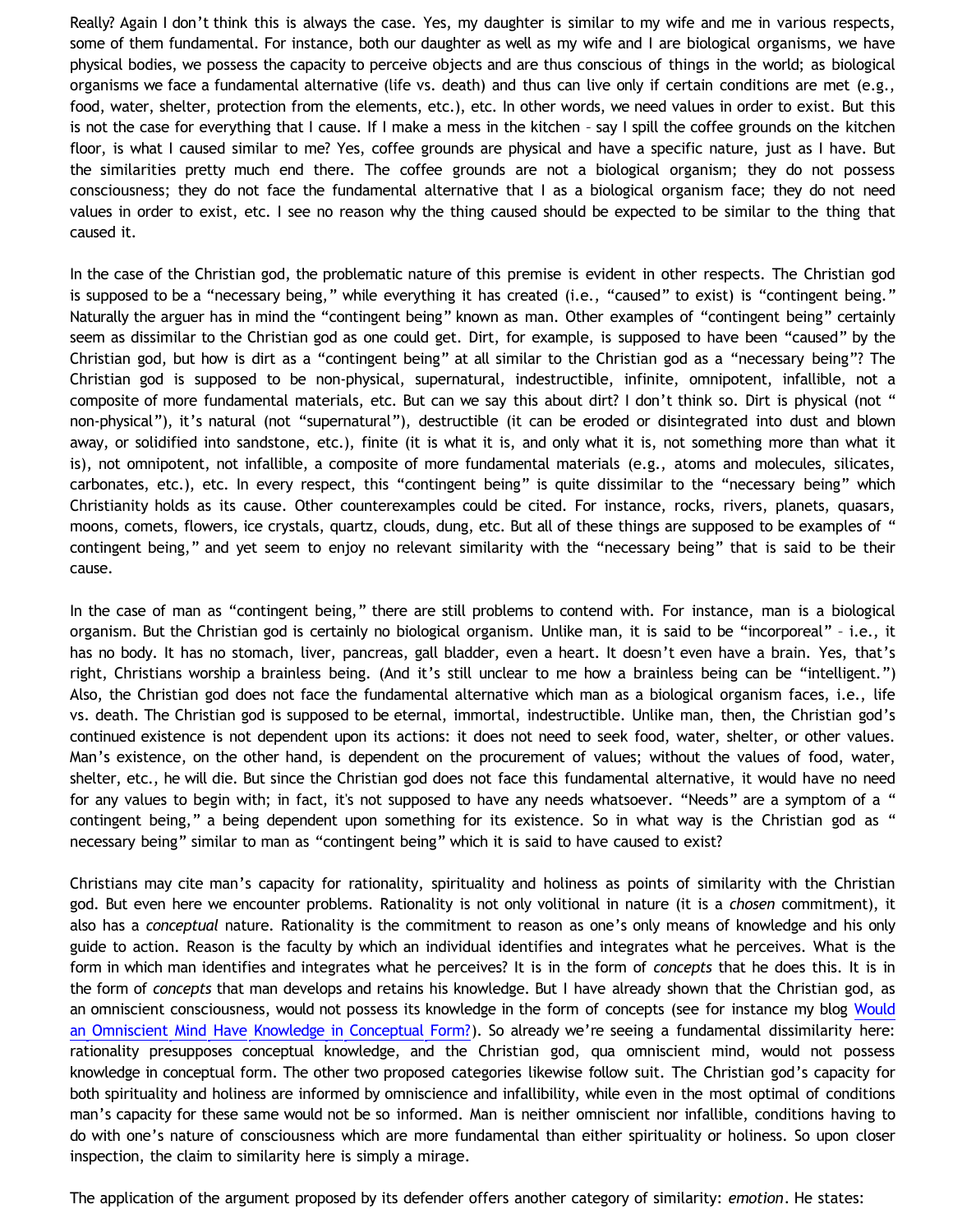I am a rational, emotional and spiritual person.

Therefore, the one prior to me must also be rational, emotional and spiritual since we are similar (#12)

Well, what is emotion? Emotion is an automatic reaction to new information as it concerns one's values. If I get a phone call from a hospital, for instance, and on the calling end is the voice of a nurse telling me that my wife has been admitted to the emergency room, my emotions are needless to say going to be on high alert. My mind would consequently be racing: Was she in an auto accident? Was she the victim of a crime? Is she injured in some way? Is she going to be okay? What the hell is going on? The new information (the call from a nurse at a hospital telling me that my wife has been admitted to the emergency room) measured against my values (I am deeply in love with my wife) would immediately and automatically cause a spike in my emotions. When the nurse tells me that my wife is okay (new information), my emotions are calmed a bit. But why has she been admitted to the ER? The nurse tells me that she twisted her ankle at work and her team lead insisted that she be brought to the ER for X-rays (more information). A twisted ankle? Well, that's a lot less serious than some of the alternatives I could imagine, which is all I'd have to go on if more information were not forthcoming.

Now what does this entirely realistic scenario tell us about the nature of emotions? It tells us that emotional experience *presupposes non-omniscience*. Had I been omniscient, I would have already known that my wife was admitted to the ER, and why, and that she was not in any immediate danger. So there'd be no causation for a spike in my emotional experience. But since I am only a man, and have my non-omniscient, fallible mind to work with, I'd have no way of knowing any of this before the nurse called to tell me about it. Furthermore, my emotions in such a case are dependent on my value of my wife. I value my wife because she's important to me, to my wellbeing, to my existence. Without her, I would have a completely different view of life. But if I were eternal, immortal, indestructible, facing no alternative between life and death, having no needs, etc., the wellbeing of my wife would have no objective significance to my existence or conscious experience. Without the need for values, there'd be nothing to threaten me, so I would be completely indifferent to her wellbeing. Emotions, then, presuppose the very conditions which, on the Christian view, make us "contingent beings": non-omniscience, fallibility, mortality, destructibility, dependence upon conditions being met, contingence, etc.

These are some of the points I would raise in response to this argument. The upshot is that it is deeply problematic, both from an objective understanding of the world, and also from a Christian viewpoint. But it is most problematic from an objective understanding, an understanding without which it would have no meaning to begin with.

There is of course something entirely and conspicuously missing from the argument, and that is any consideration for the proper relationship between a consciousness and its objects. It is this relationship which is the make-or-break consideration when it comes to the principle of objectivity. The argument clearly wants to assume objectivity (since it seeks to affirm how things are, independent of anyone's wishing, preferences, ignorance, etc.), but it does not proceed from an informed understanding of what objectivity involves. This is clear from its conclusion, which posits something which is supposed to be a conscious being (the Christian god) as the cause of everything else. By what means did it bring everything else into existence? By means of conscious activity, e.g., an act of will. This is not stated explicitly in the argument, but that's because it deliberately avoids dealing with the issue of metaphysical primacy. It makes no attempt to consider the proper relationship between consciousness and its objects, but its conclusion could not survive without the assumption that a consciousness could have the ability to "create" its own objects, or by some conscious activity bring them into existence ex nihilo. Why else would the distinction between "necessary existence" and " contingent existence" have any significance for the arguer?

As always, readers' comments are welcome.

by Dawson Bethrick

Labels: [Anal Phil](http://bahnsenburner.blogspot.com/search/label/Anal%20Phil), [Christian god](http://bahnsenburner.blogspot.com/search/label/Christian%20god), [Theistic Arguments](http://bahnsenburner.blogspot.com/search/label/Theistic%20Arguments)

*posted by Bahnsen Burner at [11:35 AM](http://bahnsenburner.blogspot.com/2009/05/necessary-being-vs-contingent-being.html)*

**3 Comments:**

[Bahnsen Burner](http://www.blogger.com/profile/11030029491768748360) said...